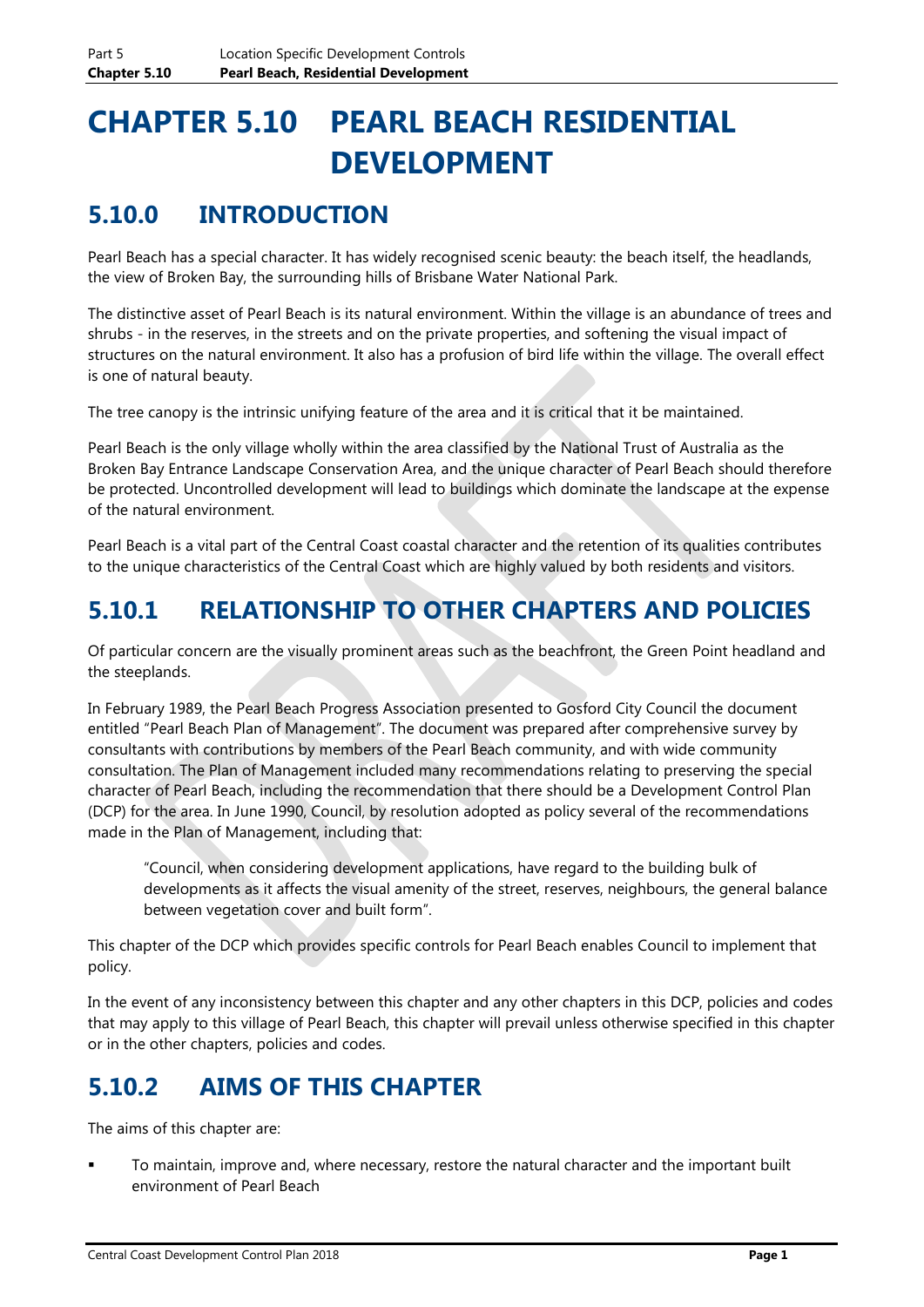To ensure that further development is consistent with the unique qualities and character of Pearl Beach as a significant feature of the Central Coast.

## **5.10.3 OBJECTIVES**

The objectives of this chapter are:

- To ensure that property owners and authorities recognise the special landscape qualities and significance of Pearl Beach
- To ensure that land is used and developed in a way that is compatible with, and respects the natural and built character of, Pearl Beach
- To conserve the pattern of vegetation, landscape quality and ecosystems
- To conserve biodiversity, and protect and enhance local indigenous wildlife populations and habitats
- To promote the landscaping of properties and encourage the planting and maintenance of native trees, particularly those indigenous to the area, and, especially, to protect existing tree cover
- To prevent buildings from intruding into the natural environment due to their bulk, height, colour and materials
- To minimise the adverse impact of development on the amenity of the area
- To encourage a high level of urban design which recognises the form and character of the important built and natural context
- To promote the principles of ecologically sustainable development
- To conserve the cultural significance of identified heritage items

### **5.10.4 LAND TO WHICH THIS CHAPTER APPLIES**

This chapter applies to all properties in the village of Pearl Beach (Figure 1).

- a The chapter applies to proposals for new buildings and to alterations and additions to existing buildings.
- b All development proposals must be prepared with consideration to all aspects of this plan.

*Note: Certain minor works and activities may be carried out as exempt development (i.e. without need for consent of any type). Other works and activities may be carried out as complying development, in which case a complying development certificate is required. Applicants are advised to consult with the Council's policies on exempt and complying development and under the Environmental Planning and Assessment Act, State Environmental Planning Policy (SEPP) (Exempt and Complying Development Codes) 2008. Amendments may occur to the planning instrument and to the policies on exempt and complying development from time to time and therefore applicants are advised to consult with Council or the State Government website for SEPPs to obtain the up-to-date information.*

The notes within this plan are provided to assist with interpretation. They do not form part of the approved plan and may be changed and added to from time to time.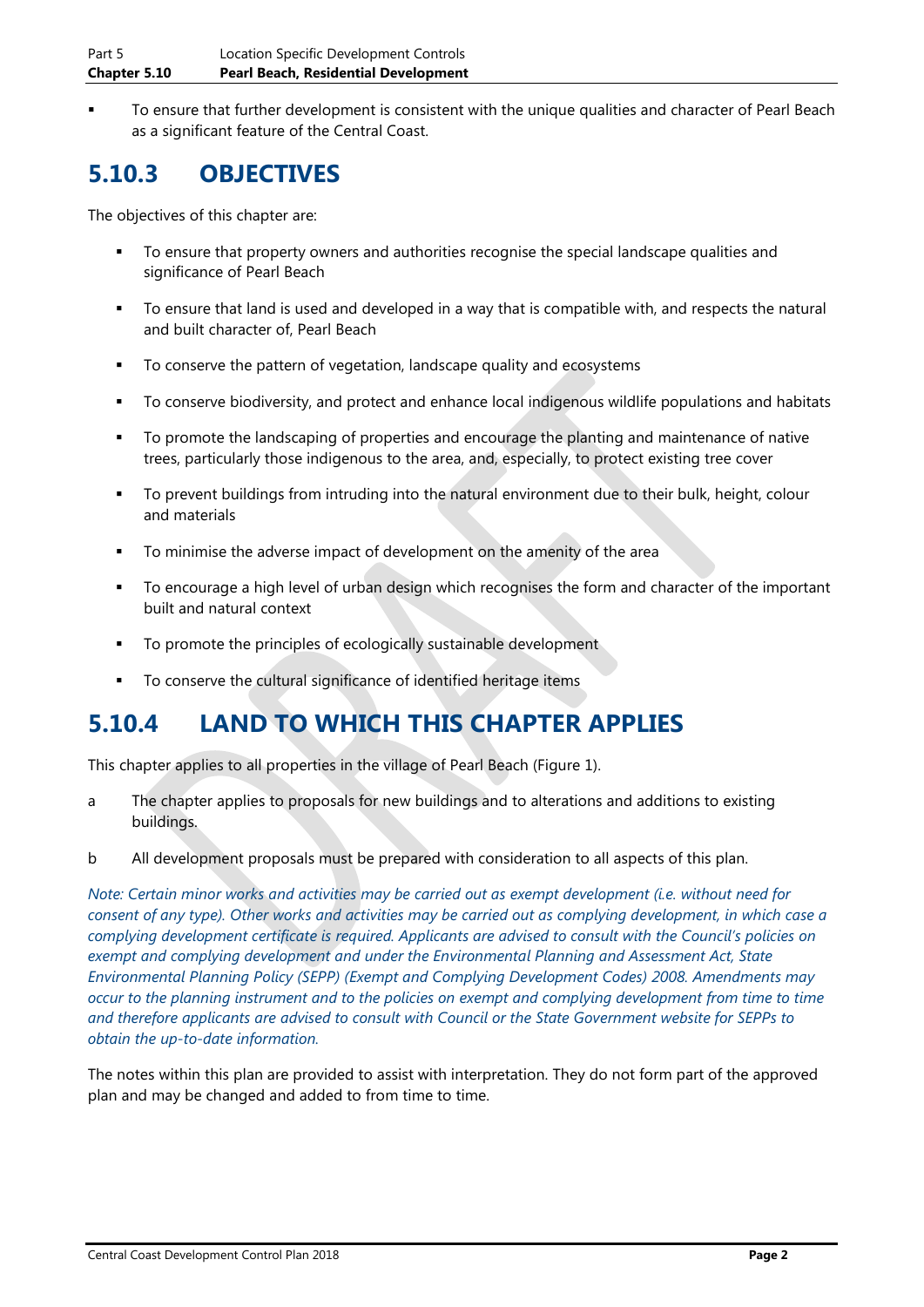

#### **Figure 1 Pearl Beach**

### **5.10.5 PROTECTION OF NATURAL VEGETATION AND FAUNA**

#### **OBJECTIVE**

To protect and preserve natural vegetation and fauna, particularly the Koala, within and surrounding the Pearl Beach village, specifically to prevent the degradation of natural vegetation resulting from development due to:

- **•** pollutants enriching the natural soils and waterways
- invasion of weeds into bushland
- **Example 2** mechanical disturbance of soils and vegetation
- **ulle 1** damage or loss of natural features
- erosion of soils and sedimentation of streams

#### **REQUIREMENTS**

- a An Erosion and Sediment Control Plan is to be lodged with development applications as required in accordance with the Erosion and Sedimentation requirements of Council. .
- b The wildlife habitat of the Koala is to be protected, particularly the Grey Gum (Eucalyptus punctata), which is the Koala's principle source of food.
- c In assessing a Development Application, Central Coast Council will take into consideration the following matters:
	- i There will be a minimal loss of Koala habitat and density of Grey Gum (Eucalyptus punctata) in accordance with SEPP 44;
	- ii The level of significance of the habitat for Koalas is to be assessed;
	- iii The threat to the Koala habitat which may result from the development. This is particularly relevant when the site abuts protected bushland areas;
	- iv Assess the likelihood of Koalas moving through a subject site and its potential as a habitat linking area. The proposal should not result in a barrier to potential Koala movement;
	- v Preferred Koala trees are to be used in landscaping.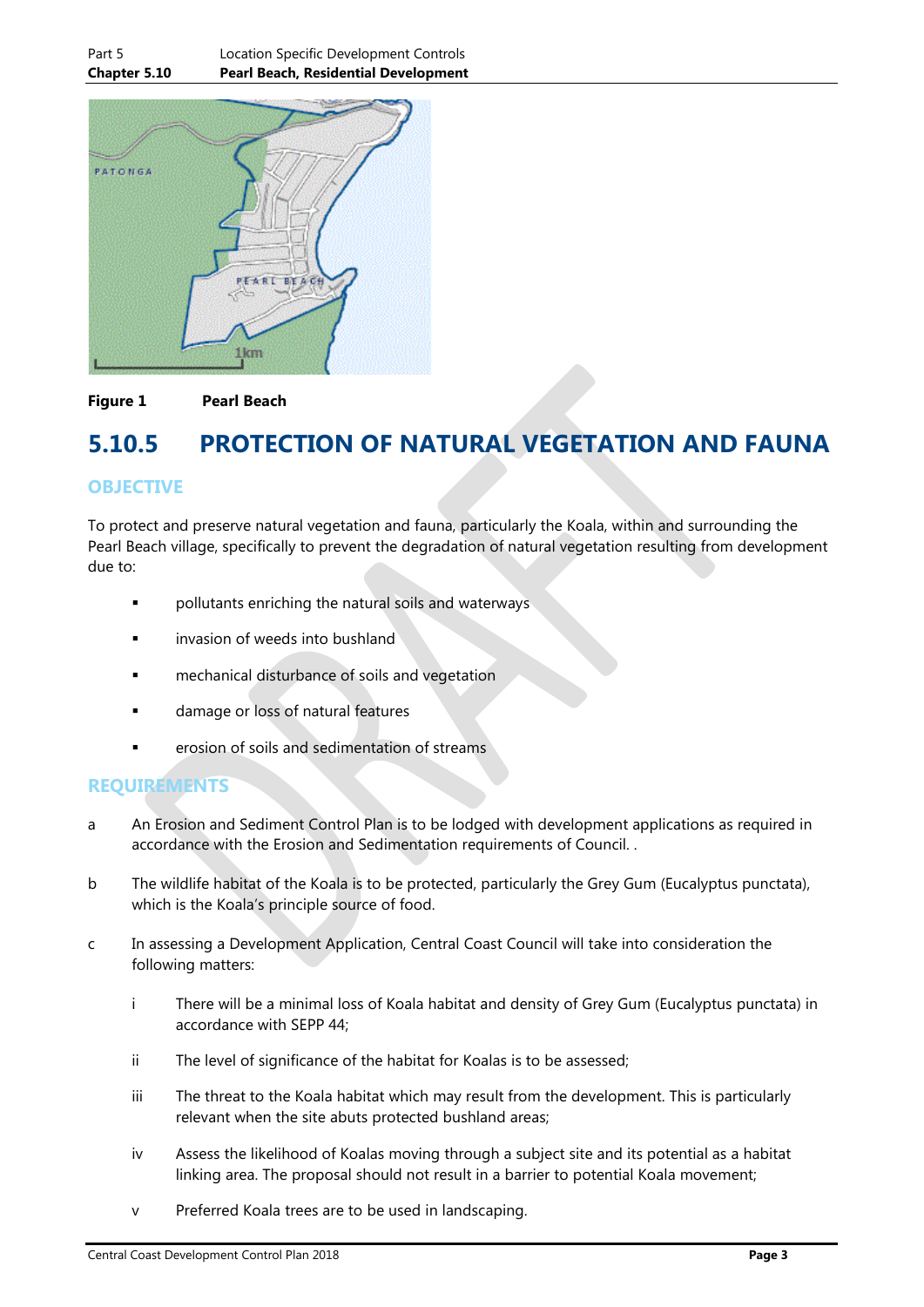## **5.10.6 TREE COVER**

#### **OBJECTIVE**

To ensure any development proposal will retain or replace existing tree cover to ensure the predominant landscape quality of the locality is maintained.

#### **REQUIREMENTS**

- a Development on a site should be located so as to retain as many existing trees on the site as practicable.
- b Where an application for development involves removal of a tree, consideration should be given to the relocation or redesign of such proposals on the development site or neighbouring lot to ensure the preservation of trees. In this regard, it should be noted that threats to feeder root system of large trees will require an impact report from an arborist.
- c Where trees are removed by building works, replacement planting of indigenous species with similar growth potential will be required.

## **5.10.7 SITE DEVELOPMENT**

#### **OBJECTIVES**

- To maintain the natural character of the locality by reserving a significant portion of the site for landscaping. Prominence to be given to the natural environment over the built environment
- To minimise intrusion of buildings into the landscape by distributing landscaped areas in such a way as to screen and break up the bulk of the buildings. Take account of appearance from the street, from surrounding properties, public places and surrounding National Park (Figure 2)
- To retain sufficient unsurfaced area for site absorption of rain water to minimise the effect of run-off on neighbouring properties, on the creek systems and ultimately on the frontal dune and the beach itself



#### **Figure 2 Building design to screen and break up the bulk of the buildings**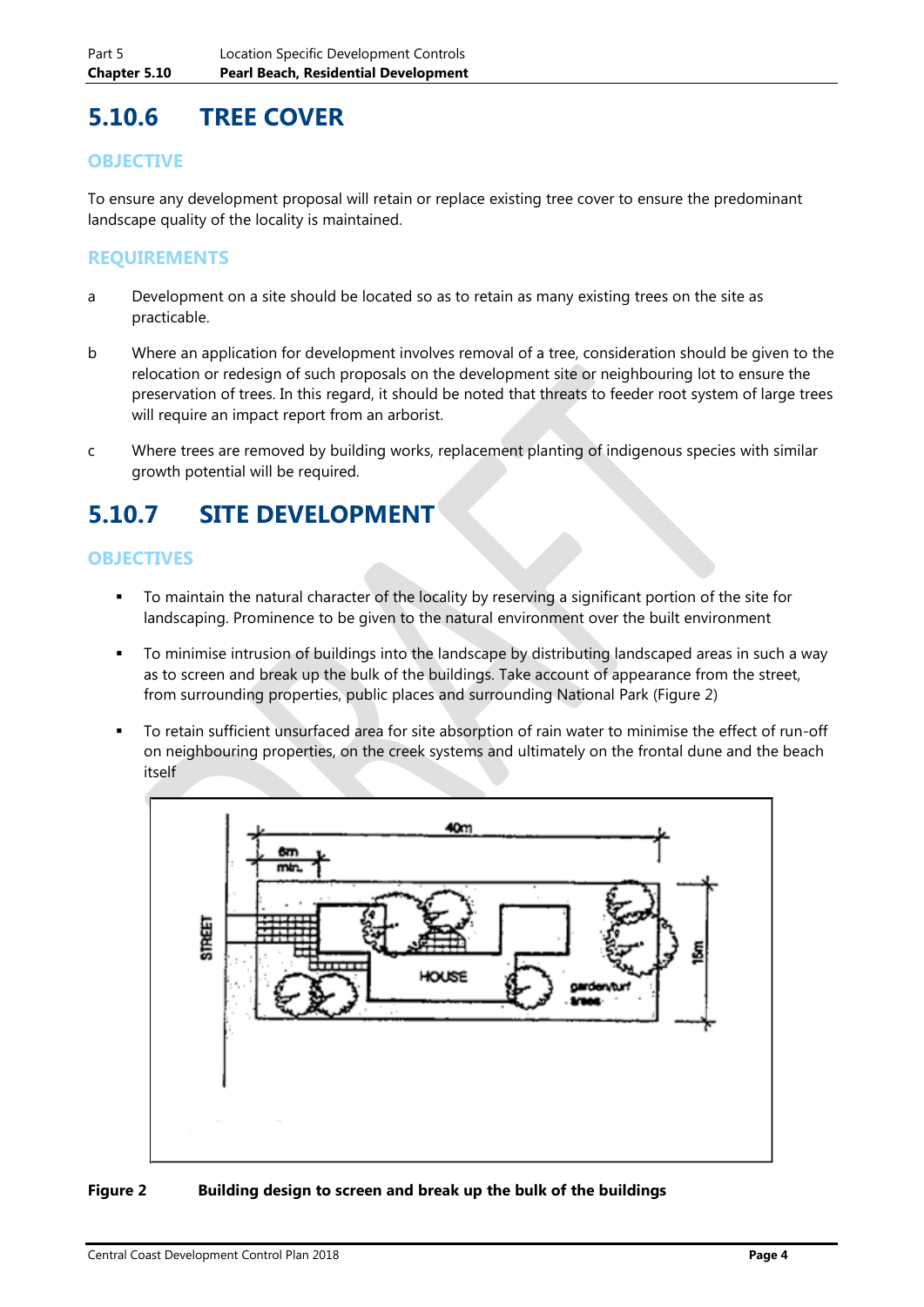#### **REQUIREMENTS**

- a Site coverage is not to exceed 40% of the total site area.
- b The open space area shall not be less than 50% total site area.
- c The floor space ratio of the development on the land is not to be more than 0.4:1 where not otherwise identified in Central Coast LEP 2018.
- d A balance between hard surfaces and soft landscaping areas is necessary to maintain the bushland character of the area. Hard surfaces should therefore be kept within the range of 10% of the site area.
- e The maximum site coverage is limited to  $300m^2$  on any site.

Figure 2 illustrates the application of these criteria.

### **5.10.7.1 Site Disturbance**

- a Site disturbance must be kept to an absolute minimum, trees and ground cover vegetation must be retained and further erosion control measures may be required by Council.
- b Developments that extensively change natural ground levels, erase natural topography and vegetation, or disrupt natural water run-off and require costly soil stabilisation measures will not be approved.
- c Council will refuse an application where it considers excessive site disturbance may result.
- d Buildings and driveways will be sited and designed to keep site disturbance to a minimum (Figure 3).
- e Earthworks shall be no more than one metre cut or one metre depth of fill.
- f Restoration of all site disturbances will be required prior to occupation of buildings.

### **5.10.7.2 Erosion Control**

Details of erosion and sedimentation control measures are to be provided in accordance with Council's requirements.



#### **Figure 3 Avoidance of site disturbance – limiting cut and fill**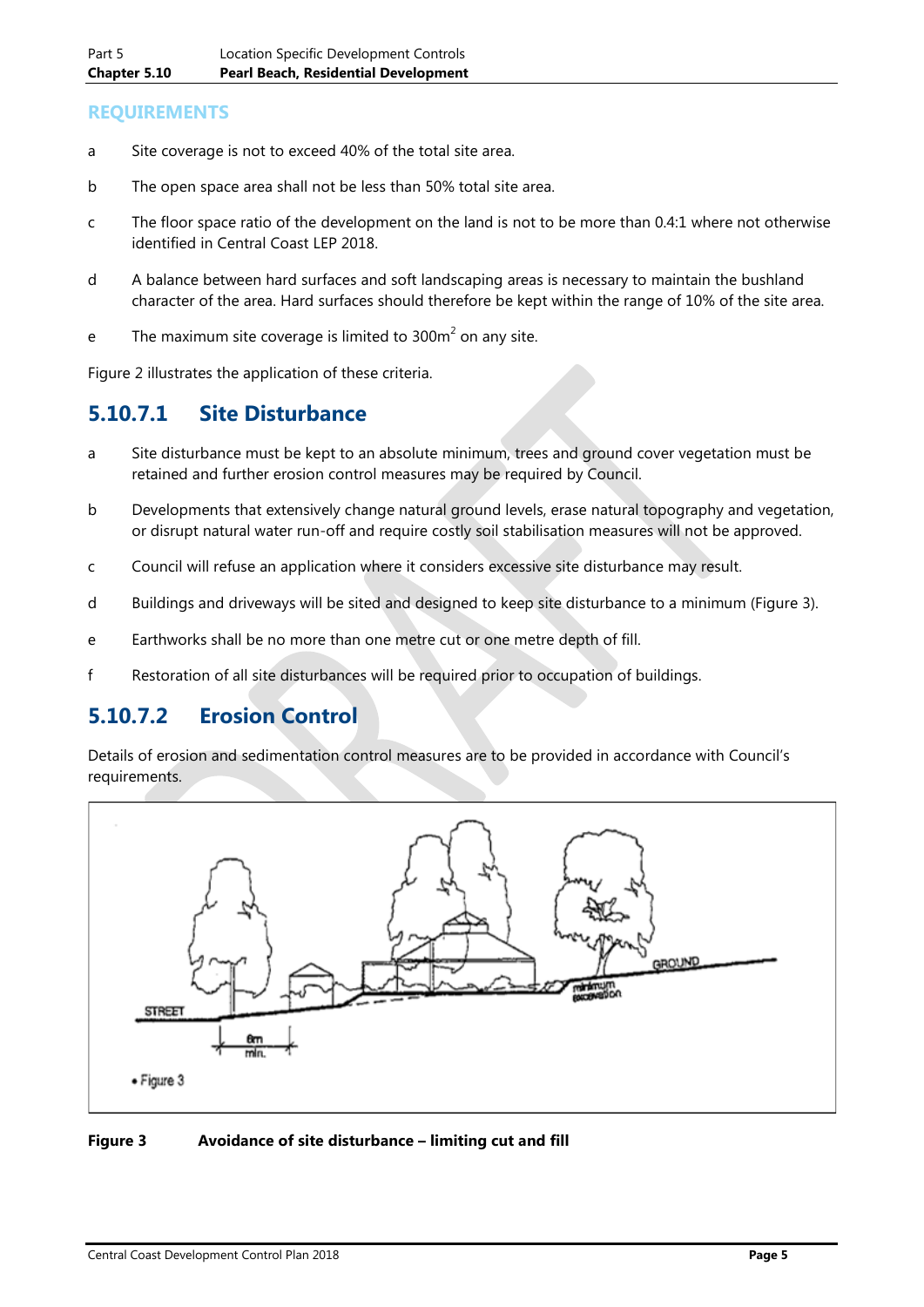## **5.10.8 STREETSCAPE**

#### **OBJECTIVE**

Development including fences shall be unobtrusive when viewed from the street, and be compatible with the character and the scale of any building to be retained on the site and residential development in the immediate vicinity

#### **REQUIREMENTS**

Special consideration must be given to areas of visual prominence such as the beachfront, where highly reflective materials should be avoided, and external materials and colours are by virtue of their prominence, an integral component of the landscape

- a Fences, if required, need to be low profile and unobtrusive
- b Development will be compatible with the classification by the National Trust of Australia of the Pearl Beach Village as part of the Broken Bay Entrance Landscape Conservation Area
- c The size and shape of development, the extent of cut and fill, the type and colour of building materials, the design of roofs (in terms of materials, colour, pitch, etc.) and the amount and type of landscaping:
	- i are to be compatible with the character and scale of surrounding residential development;
	- ii do not intrude or otherwise impact upon the natural landscape, particularly on the beachfront, hillsides, headlands and on ridgetop locations and adjoining public reserves.
- d Textured face brick is to be avoided.

### **5.10.9 BUILDING SETBACKS AND BUILDING LINES**

#### **OBJECTIVES**

To locate development on a site so as to:

- maintain reasonable and adequate separation between buildings
- **Part Exercise Sufficient area of soft landscaping**
- **Example 1** enhance streetscape quality
- retain an impression of openness and space between built elements
- **Example 1** maintain the residential amenity of the locality

#### **REQUIREMENTS**

- a The building line will be a minimum of six metres from the street and rear boundaries except in the case of a corner block where it will be six metres from the primary street boundary, two metres from the secondary street boundary and subject to Section 5.10.20 of this chapter.
- b No carports or garages will be built in the setbacks from the street or streets, so as to ensure an adequate area for planting and screening of houses.
- c A dwelling house with a building height of up to 3.8m and any carport, garage, balcony, deck, patio, pergola, terrace or verandah that is attached to the dwelling house must have a setback from a side boundary of at least the following: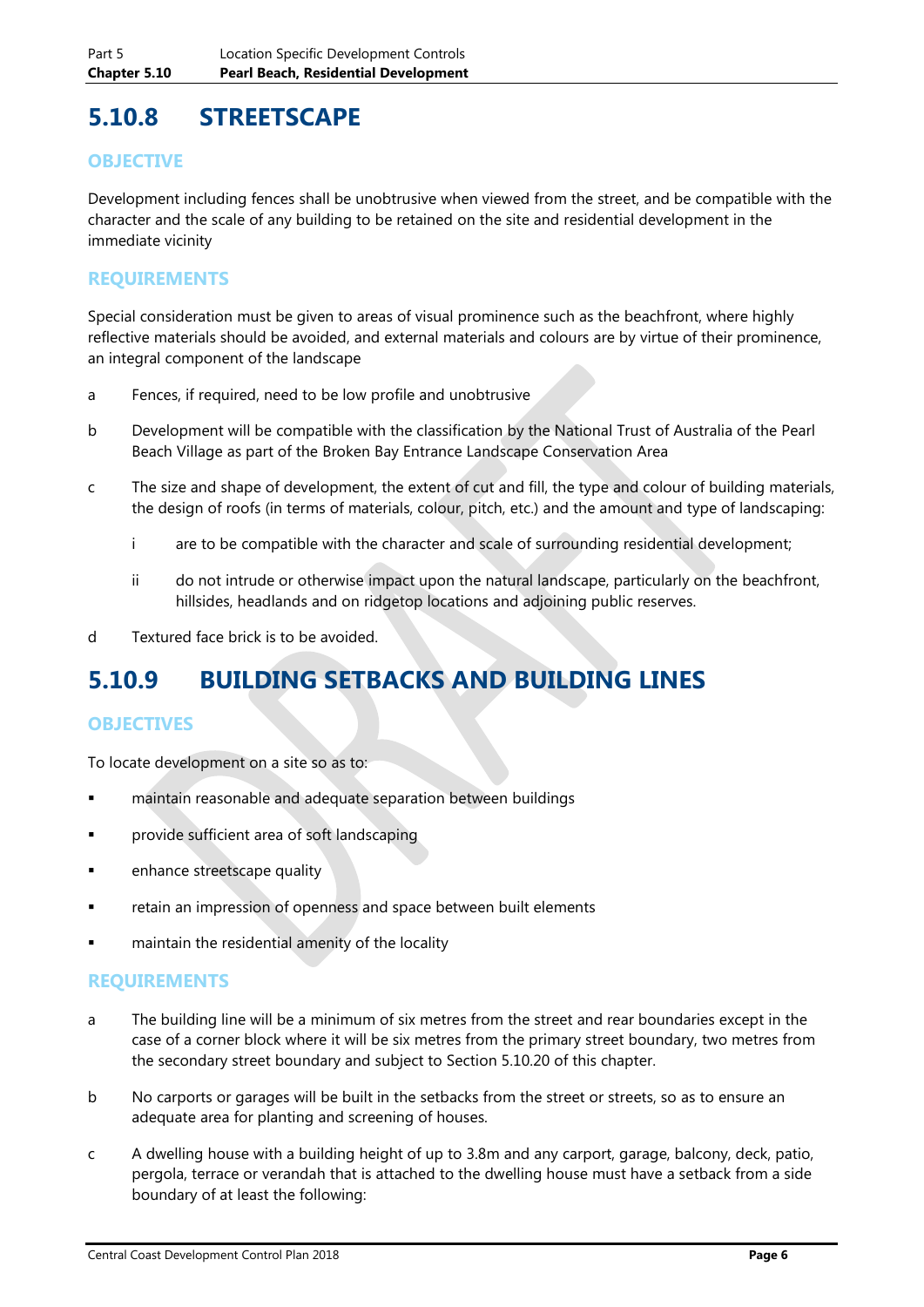- i 1m, if the lot has an area of at least 450m<sup>2</sup> but less than 900m<sup>2</sup>;
- ii  $1.5$ m, if the lot has an area of at least 900m<sup>2</sup> but less than 1500m<sup>2</sup>;
- iii  $\qquad 2.5$ m, if the lot has an area of at least 1500m<sup>2</sup>.
- d A dwelling house with a building height of more than 3.8m and any carport, garage, balcony, deck, patio, pergola, terrace or verandah that is attached to the dwelling house must have a setback from a side boundary of at least the sum of:
	- i the amount of the setback specified for the relevant sized lot in subclause 5.10.9b(iii);
	- ii an amount that is equal to one-quarter of the additional building height above 3.8m.
- e Buildings, tennis courts, swimming pools, garages, carports and other major building elements shall not be erected between any building line set by Council and a public road.
- f Council may vary setbacks from boundaries to address a particular contingency to meet the chapter's objectives, such as established tree preservation.

## **5.10.10 BUILDING STYLES**

#### **OBJECTIVES**

To protect and promote:

- compatibility with the scale and character of development in Pearl Beach
- the streetscape amenity
- a sympathetic standard of building design

#### **REQUIREMENTS**

- a The form of new buildings shall harmonise with existing development in Pearl Beach as a whole in respect of size, shape and configuration.
- b Buildings should be articulated by breaking up the building mass to reduce their apparent size. The incorporation of verandahs and other outdoor living areas is an appropriate means to reduce building bulk and contribute to the character of Pearl Beach.

### **5.10.10.1 Sympathetic Development**

- a Proposed development should not disrupt the streetscape or the unity of a group of buildings or cause loss of built heritage and environmental amenity such as adjoining owners' privacy and sunlight (Figure 4).
- b New work shall respect view corridors and the scale and form of existing buildings in the street.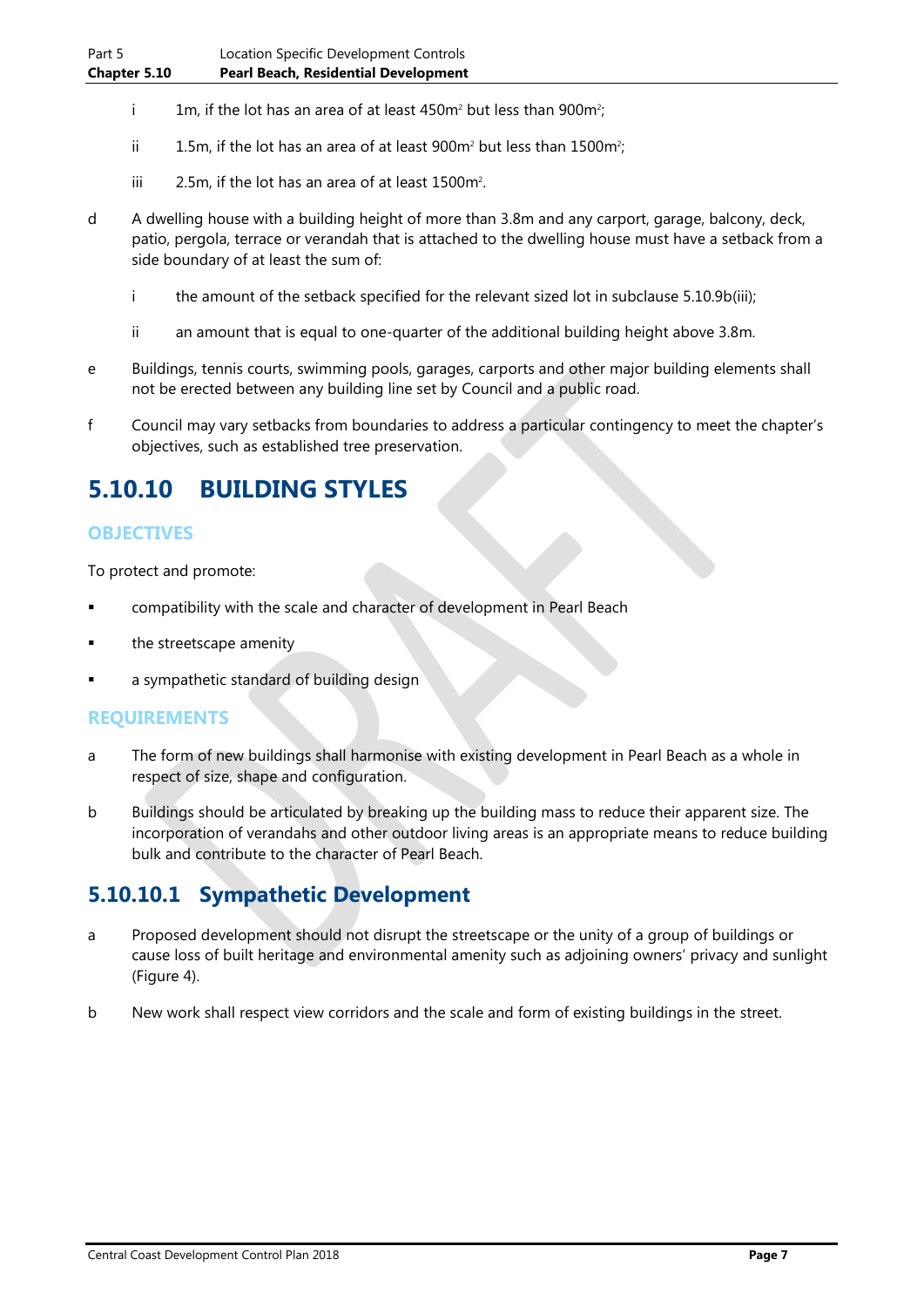

#### **Figure 7: Proposed development should not disrupt the streetscape**

## **5.10.11 EXTERNAL MATERIALS, COLOURS & FINISHES**

#### **OBJECTIVES**

- To protect and promote the streetscape character
- To protect and promote compatibility with the natural environment
- To protect and promote avoidance of undue glare

#### **REQUIREMENTS**

- a External materials, colours and finishes of new development to complement the natural environment by a limited use of masonry construction and predominant use of materials sympathetic to the natural environment.
- b Avoid expanses of highly reflective, brightly coloured materials.
- c Relieve paved outdoor areas by planting or other landscaping.
- d Surfacing of driveways, car parking areas and other paved areas shall not dominate the street presentation of a development in scale, selection of material or colour.
- e All external surfaces of a development shall present a unified concept in respect of materials.

Council may impose requirements in relation to materials, colours and finishes as a condition of consent.

### **5.10.12 PRIVACY**

#### **OBJECTIVE**

To ensure development is sited and designed to minimise the potential for overlooking neighbours' habitable rooms and recreational areas and provide a reasonable level of privacy.

#### **REQUIREMENT**

a Where the objective is not fully achievable due to site or design constraints, and overlooking is unavoidable, sympathetic screening is required.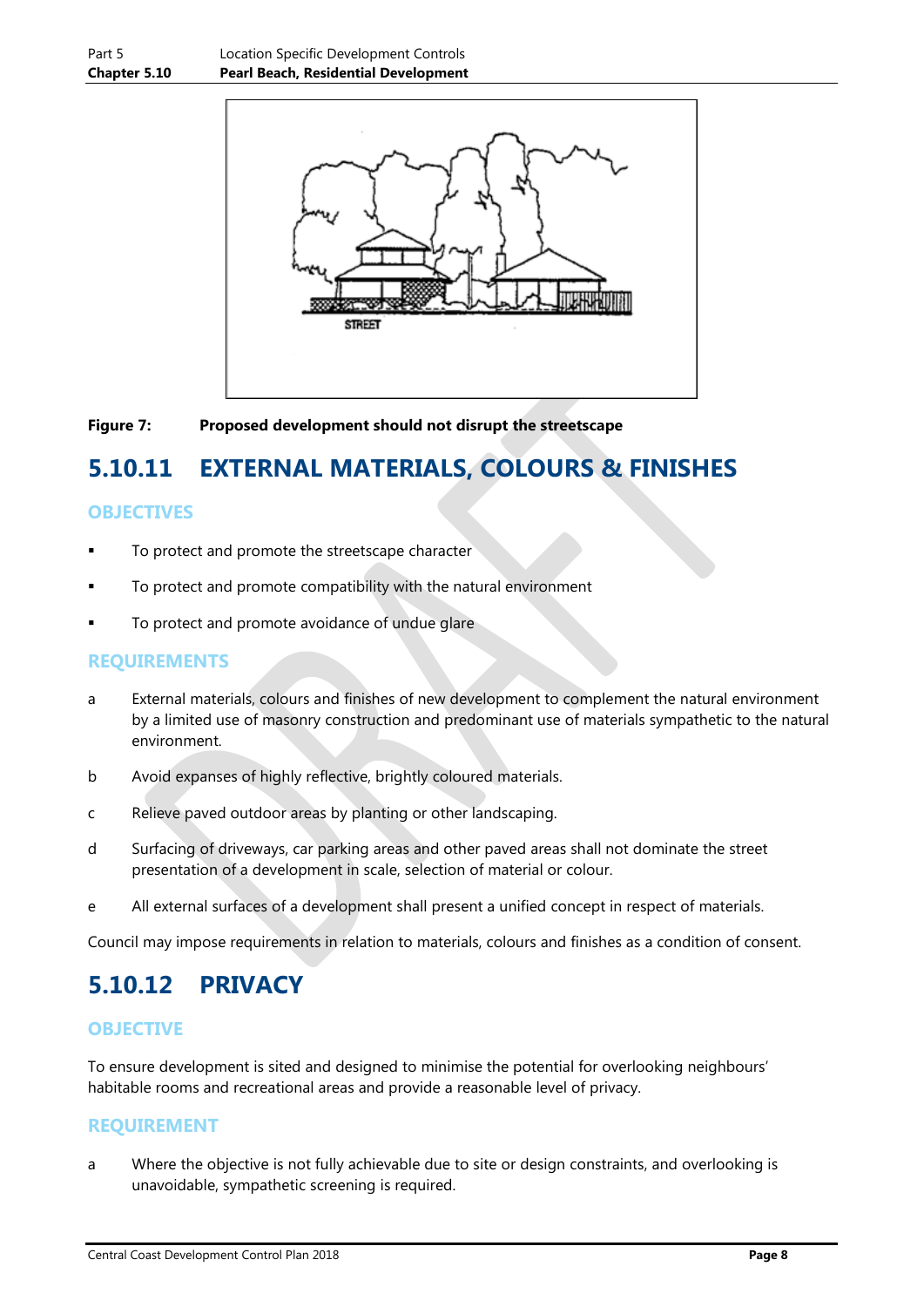### **5.10.13 VIEWS**

#### **OBJECTIVE**

To maintain, within reason, the views and outlook of existing buildings

#### **REQUIREMENTS**

- a Design and site development to adopt the principle of shared view corridors and within reason protect views enjoyed by existing buildings.
- b Particular regard shall be given to roof design to minimise environmental impact.

## **5.10.14 SOLAR ACCESS**

#### **OBJECTIVE**

Development should not unreasonably reduce solar access to living and recreational areas on adjacent properties.

#### **REQUIREMENTS**

- a Development shall maintain a reasonable level of sunlight to neighbours' living and recreational space between 9.00am and 3.00pm during the winter solstice, 22 June.
- b Site design shall consider building orientation of living and recreational areas and the use of solar energy collectors.

### **5.10.15 NOISE**

#### **OBJECTIVE**

Development will be designed so that noise levels from outside sources and within buildings minimise transmission to adjacent buildings

#### **REQUIREMENTS**

- a Noise level, measured at any point of the boundary of a site, shall not exceed 5dBA above background noise level.
- b Development shall be designed to achieve separation of noise sources from noise sensitive areas.
- c Use may be made of screen barriers or noise mitigation techniques, to Council's approval.

### **5.10.16 CONSTRUCTION CONTROLS**

#### **OBJECTIVE**

To minimise disturbance to neighbours and the environment during construction

#### **REQUIREMENTS**

- a Prepare sites for development in an orderly and environmentally sensitive manner. Refer to Council's Tree and Vegetation Management DCP Chapter with regard to vegetation removal.
- b Avoid the compaction of tree surrounds on site during construction.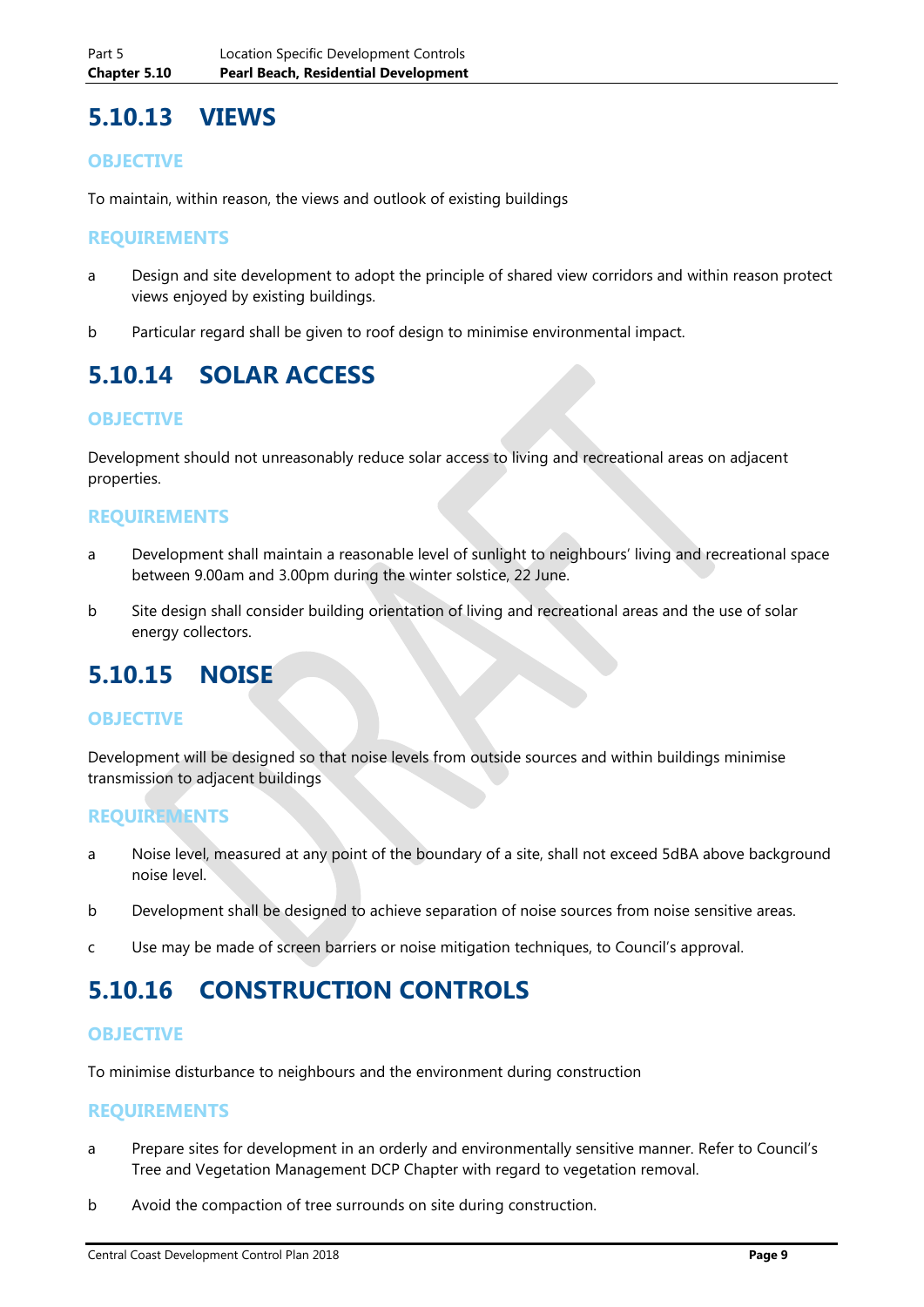c Provide protection to existing trees retained to avoid construction damage.

## **5.10.17 LANDSCAPING & STORMWATER**

#### **OBJECTIVES**

- To ensure the predominant landscape quality of the village is maintained and enhanced and decrease stormwater run-off by the inclusion of soft landscaped areas. Retention and planting of indigenous species will include trees, shrubs, ground covers, herbs, ferns and monocotyledons
- To ensure the natural environment is not threatened by development
- **To avoid curb and guttering**

#### **REQUIREMENTS**

- a Landscaped areas are to be effectively distributed on the site to minimise the dominance of buildings.
- b Existing trees and trees proposed to be removed are to be indicated in the Development Application.
- c A Landscape Concept Plan is to be submitted with each Development Application showing proposals for achieving an informal softening on buildings and paved areas generally and the screening of the development from the side and rear boundaries and particularly from the street.
- d Stormwater is to be directed into the sandplain where this is possible to do so. Sites in steeplands may be required to adopt a different method of disposing stormwater.
- e Street drainage shall be accommodated with shallow spoon drains and groundcover.

### **5.10.17.1 Plant Species Indigenous to Pearl Beach**

- a A general use of the plant species native to Pearl Beach is encouraged. A list of such species is as follows:
	- i Palms (not suitable for planting beneath wires)
		- Livistona australis (Cabbage Tree Palm)
	- ii Canopy trees (not suitable for planting beneath wires)
		- Angophora costata (Sydney Red Gum)
		- Eucalyptus botryoides (Bangalay)
		- Corymbia maculata (Spotted Gum)
		- Eucalytpus paniculata (Grey Ironbark)
		- **Eucalyptus robusta (Swamp Mahogany)**
		- Angophora floribunda (Rough Barked Apple)
		- **Eucalyptus punctata (Grey Gum)**
	- iii Small trees
- Allocasuarina torulosa (Rose or Forest She Oak)
- Banksia integrifoloa (Coastal Banksia)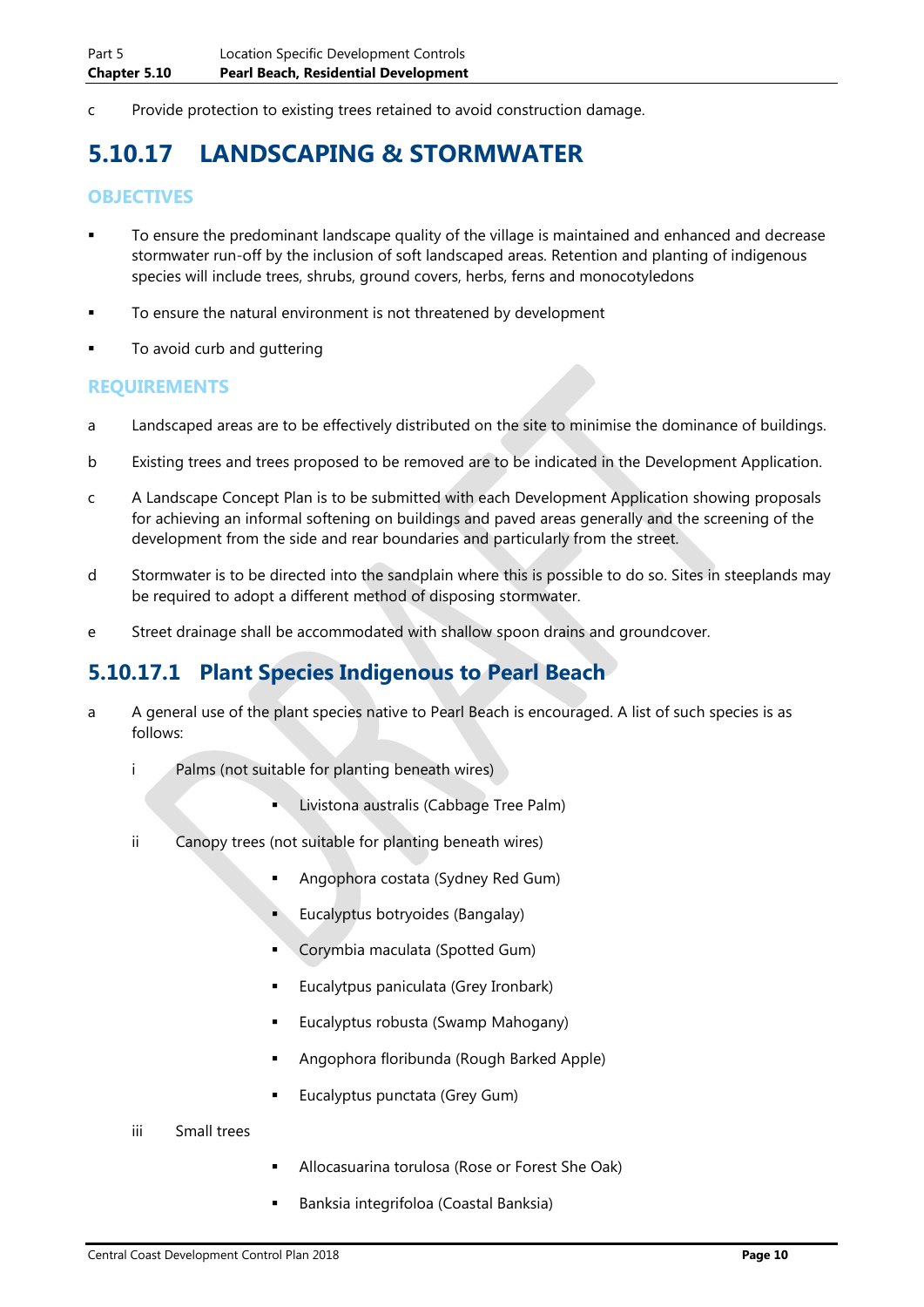- Banksia serrata (Saw Banksia)
- Clerodendrum tomentosum (Hairy Lolly Bush)
- Elaocarpus reticulates (Blueberry Ash)
- Syzygium oleosum (Blue Lilly Pilly)
- Syzygium paniculatum (Magenta Lilly Pilly)
- Hakea dactyloides (Finger Hakea)
- Leptospermum polygalifolium (Lemon Scented Tea Tree)
- Leptospermum laevigatum (Coastal Tea Tree)
- iv Monocotyledons
	- Lomandra longifolia (Spiny Headed Mat Rush)
	- Dianella caerulea (Blue Flax Lily)
	- Xanthorrhoea resinifera (Spear Grass Tree)
- Herbs
- Viola hederacea (Native Violet)
- Hydrocotyle laxiflora (Stinking Pennywort)
- Hibbertia vestita (Hairy Guinea Flower)

## **5.10.18 ALTERATIONS & ADDITIONS**

#### **OBJECTIVE**

Alterations and additions shall comply with the objectives and controls contained in this plan

### **REQUIREMENTS**

- a Alterations and additions to existing structures shall comply with the controls in this plan with regard to height, setbacks, floorspace and built-upon area.
- b Where existing buildings are inconsistent with the controls in this chapter, Council may consent to the application where Council is of the opinion that the work is not inconsistent with the aims and objectives of this plan, particularly in respect of ensuring minimisation of the adverse effects on the amenity of surrounding properties.

## **5.10.19 CAR PARKING**

Off street car parking shall not take priority over other provisions of this chapter.

## **5.10.20 SUPPLEMENTARY PROVISIONS**

#### **OBJECTIVE**

To prescribe those matters which need to be taken into account for development in the defined areas in addition to matters which apply generally throughout this chapter.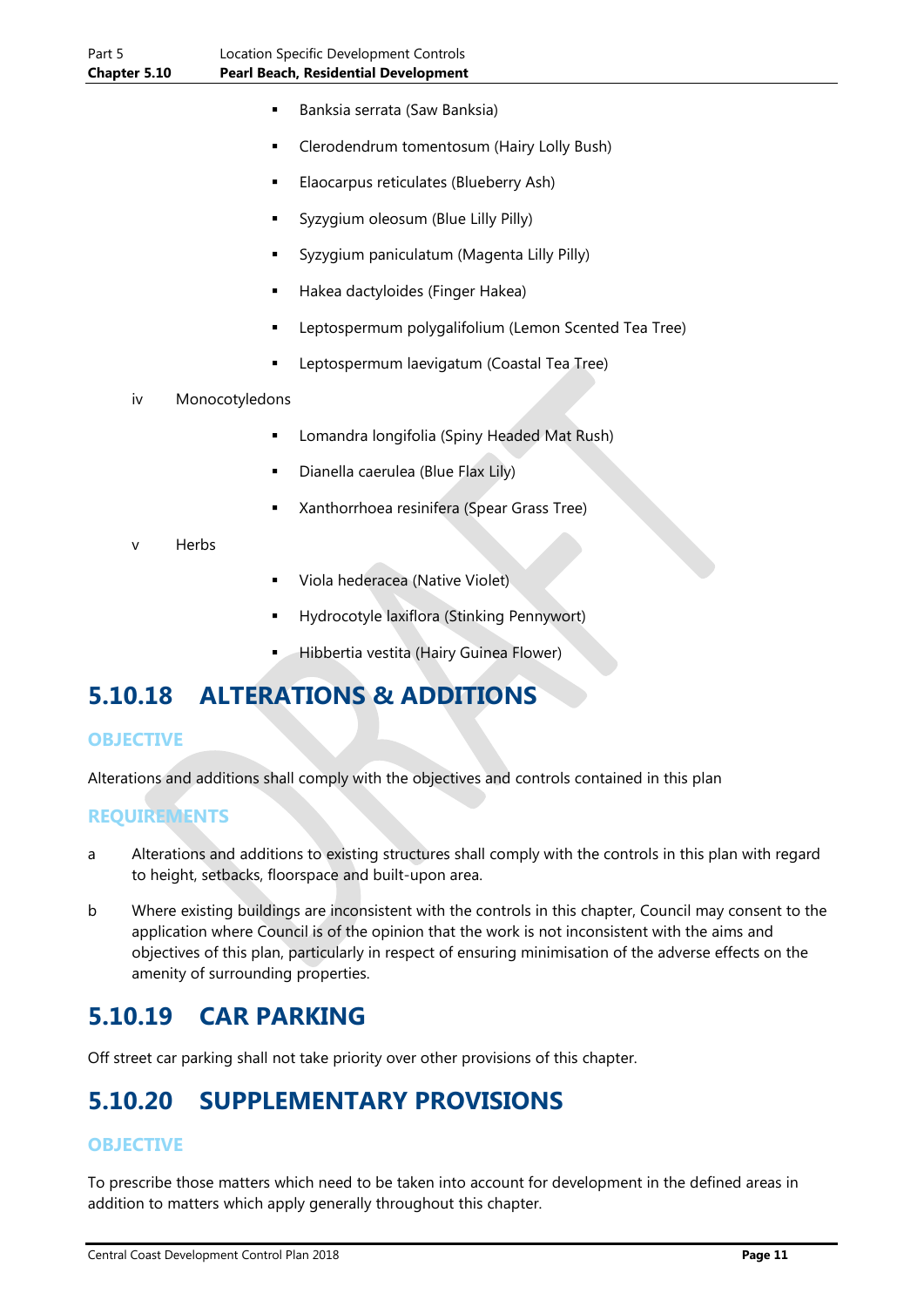### **5.10.20.1 Beachfront Properties in Coral Cresent**

- a The provisions of this sub-section apply to Lots 260 to 290 inclusive in Coral Crescent.
- b Properties in a Restricted Development Area and any development on them will be subject to the requirements of that area.
- c Council when considering the establishment of building lines for these properties will give due regard to coastal erosion, structural stability, visual amenity of the beach and views from surrounding will be used as a basis for considering coastal erosion and structural stability.
- d A structure must not be closer to the beachfront boundary than Council's adopted building line or 50 year hazard line, whichever is most landward as outlined in the 'Broken Bay Beaches Coastal Management Plan', Issue 3, adopted in August 1999 or as revised by more recent Coastal Management reviews endorsed by Council. Additionally, where dwellings are set back from the beachfront further than the beachfront boundary, no structure shall be closer to the beachfront than the setback of dwellings in that vicinity.
- e In applying the last mentioned provision, (d) regard shall be had to the setback generally of the dwellings in the vicinity, not only to the setback of the dwellings in the vicinity closest to the beachfront boundary. "Structure" includes any building, structure, carport or driveway, terrace, deck, pergola, verandah or balcony (whether covered or not, at or above ground level) swimming pool or tennis court, but does not include paving at the natural level of the dune.

### **5.10.20.2 Steep Land Properties in Green Point Road, Crystal Avenue, Pearl Beach Drive, Jade Place, Onyx Avenue and Beryl Boulevarde**

- a The provisions of this sub-section apply to:
	- i Lots 513-519 Green Point Road;
	- ii Lots 523-554 Crystal Avenue;
	- iii Lots 106-113 Pearl Beach Drive;
	- iv Lots 1-16 DP 239908 Jade Place;
	- v Lots 75-77 Onyx Avenue;
	- vi Lots 4-37 Beryl Boulevarde.
- b These properties are on steep lands and any development on them will be subject to special requirements.
- c Council when considering Development Applications on these properties will give regard to:
	- i building bulk as it affects the visual amenity of the street, reserves, neighbouring properties and particularly the general balance between vegetation cover and built form;
	- ii site disturbance, access and erosion control in relation to the topography of the particular site to ensure minimum disturbances as a result of the building activity.
- d The external materials, colours and finishes of buildings on these properties and especially their roofs, will need to blend with the surrounding tree and bushland cover on the steeplands so as to conform to the scenic and environmental values referred to in the National Trust's Broken Bay Entrance Landscape Conservation Area.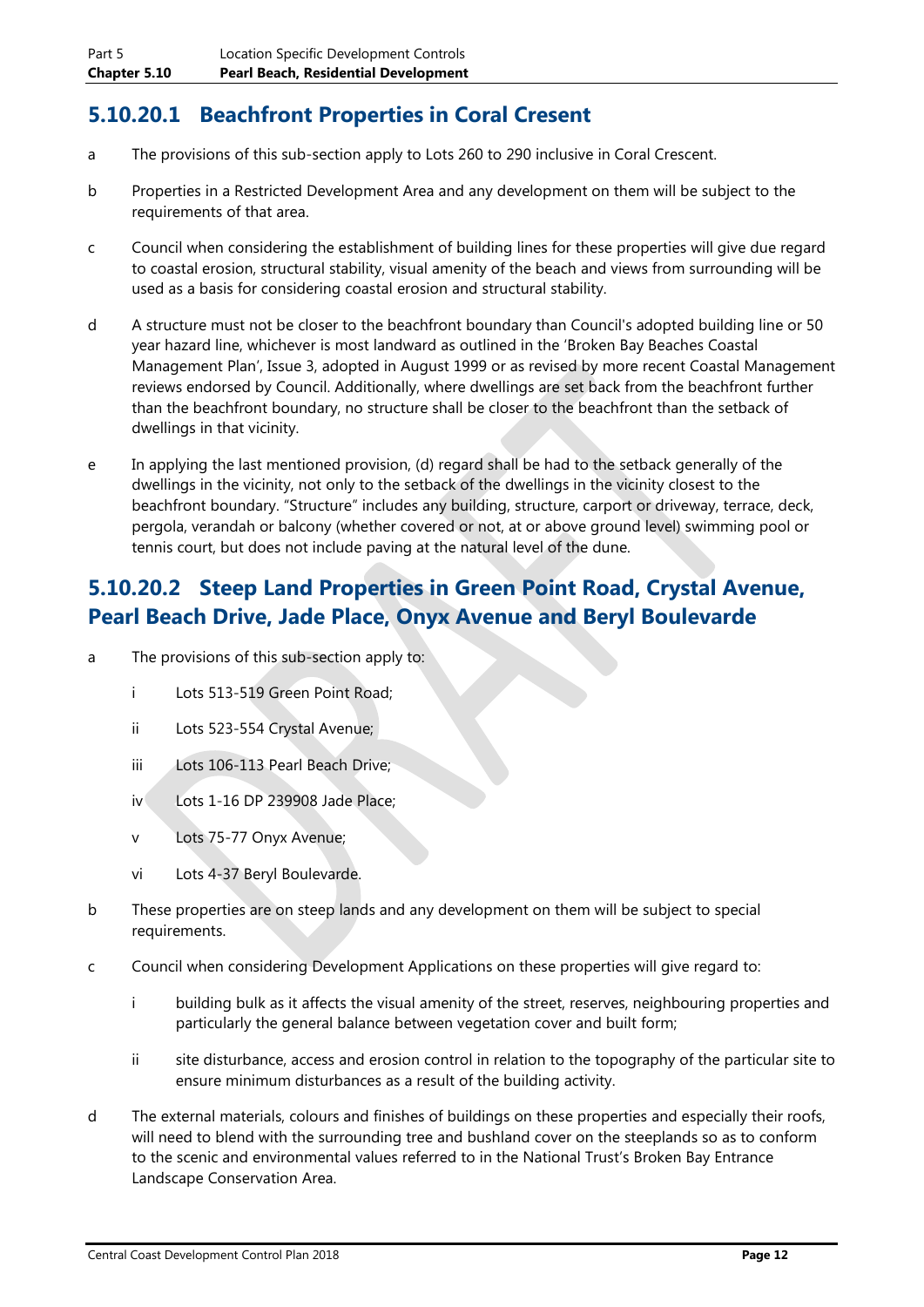e In respect of lots 523 to 554, the rear building line will be limited by AHD contour determined by Central Coast Council.

### **5.10.20.3 Foreshore Properties in Green Point Road and Gem Road**

- a The provisions of this sub-section apply to:
	- i Lots 496-505 DP 14592 Green Point Road
	- ii Lots 1, 2 and 3 DP 513623 Green Point Road
	- iii Lots 6, 7 and 8 DP 25850 Green Point Road
	- iv Lots 1, 3 and 5 DP 539401 Green Point Road
	- v Lots 490 to 493 DP 14592 Gem Road
- b These properties are in a Restricted Development Area and any development on them will be subject to the requirements of that area.
- c Council when considering the establishment of building lines for these properties will give due regard to the protection and retention of the existing vegetation, especially the Spotted Gums (Corymbia maculata) to the views and visual amenity from the beach and Broken Bay and to the retention of views from neighbouring properties.

### **5.10.20.4 Properties Adjoining the Lagoon in Diamond Road, Beryl Boulevarde, Coral Crescent and Agate Avenue**

- a The provisions of this sub-section apply to:
	- i Lots 1-21 DP 224575 Diamond Road;
	- ii Lots 230-234 Beryl Boulevarde;
	- iii Lots 239 and 248-259 Coral Crescent;
	- iv Lots 1-8 DP 224576 Coral Crescent;
	- v Lots 200-204 Agate Avenue.
- b These properties are adjacent to the Pearl Beach Lagoon. This is a recognised important wetland area and passive recreation resource within the village.
- c Council when considering development applications on these properties will give due regard to the protection and retention of the existing vegetation especially to paperbark trees (Melaleuca quinquenervia), to the visual amenity from the lagoon and to the setback of structures from the lagoon to avoid encroachment on the natural habitat.

### **5.10.20.5 Flood Prone Land**

- a The provisions of this sub-section apply to land identified in the Green Point Creek Floodplain Management Plan 1991 and the Middle Creek Floodplain Management Plan 2008 being located in the floodway or as flood prone land.
- b When considering development applications on these properties, Council will give due regard to the requirements set out in the Green Point Creek Floodplain Management Plan 1991 and the Middle Creek Floodplain Management Plan 2008.